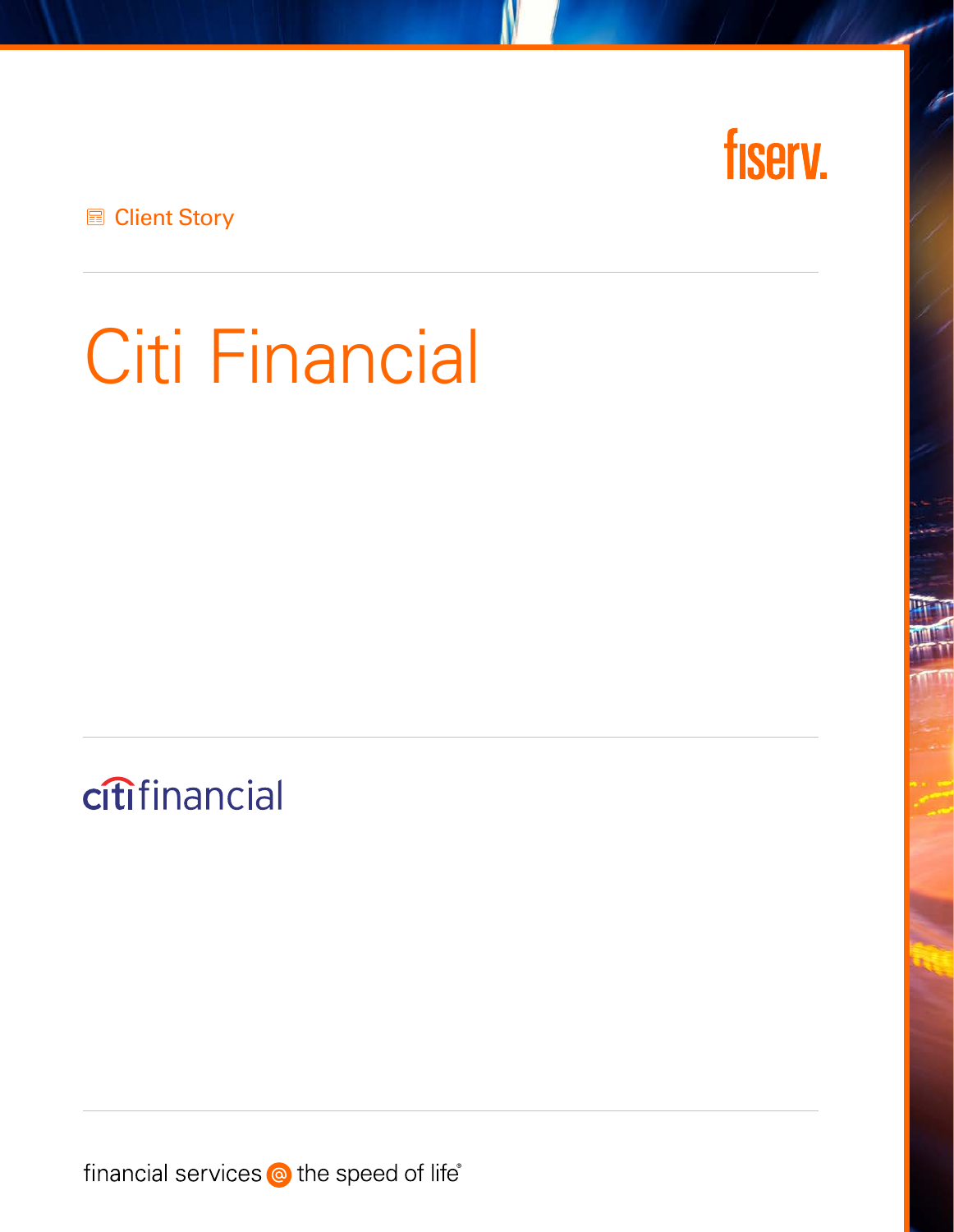#### Client Profile

## citifinancial

Citi Financial is a division within the residential mortgage segment of Citigroup, Inc., a diversified financial services holding company. Citigroup, Inc. provides various financial products and services to consumers, corporations, governments and institutions in North America, Latin America, Asia, Europe, the Middle East and Africa. The company operates in two segments: Global Consumer Banking and Institutional Clients Group.

#### Automation and Discrepancy Reporting Keep Costs Down and Revenue Up

Maintaining a large portfolio of commercial accounts can be costly and time consuming. Citi Financial uses Weiland BRMedge™ from Fiserv to automate bank fee analysis and better manage its commercial banking relationships.

#### **Challenge**

Citi Financial cash managers are responsible for a large portfolio of commercial bank accounts, with the responsibility and challenges associated with maintaining those relationships and accounts. Manually auditing every bank statement for every account's accuracy, favorable rates and best mix of financial services typically requires an enormous amount of time every month.

#### Solution

Citi Financial decided more than 10 years ago to use Weiland BRMedge to gain a comprehensive view of its treasury operation. The solution helped reduce bank fees, increase productivity and gain transparency of total cash management.

The analysis automation and robust reporting of Weiland BRMedge enabled Citi Financial to fully manage the fluidity of its commercial banking relationships. Improved account management benefits the commercial accountholder and treasury management institution.

#### Proof Points

- $\rightarrow$  Understand the global cost of bank relationships
- $\rightarrow$  Identify the most fee-efficient cash management strategies
- $\rightarrow$  Review and model the effect of hard interest on bank accounts
- $\rightarrow$  Reduce risk by identifying missing account protections
- $\rightarrow$  Grade the performance of banking partners

Serving a large portfolio of commercial clients requires accuracy and consistency across an extensive amount of information. Without the right tools, manually managing those complex relationships could be time consuming.

Citi Financial's treasury management operation had to work with multiple third-party organizations for the opening, closing and maintenance of accounts as well as bank fee analysis. Weiland BRMedge streamlined that process, providing vital support with bank fee analysis and maintaining precision with accounts.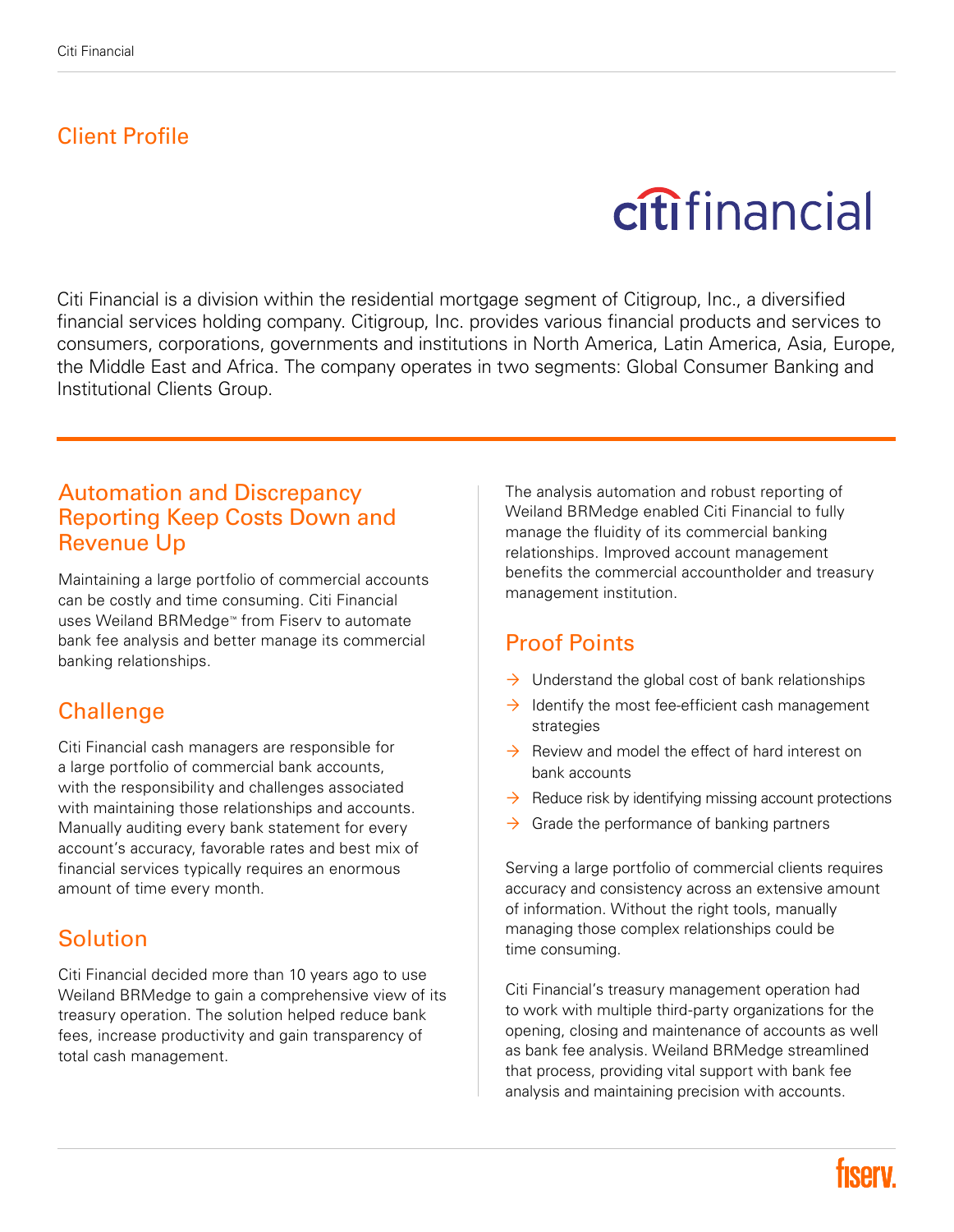"Accuracy is extremely important to us and our clients," said Nicolas Kok, vice president, bank network management, Citi Financial. "Weiland BRMedge helps us ensure that what we are providing our clients is correct from a bank fee and analysis perspective."

Using Weiland BRMedge, Citi Financial gained a comprehensive view of its treasury operation to help lower bank fees, increase productivity and assist with cash management transparency.

#### Automated Reporting Elevates Support

Regular reporting of account information provided the organization with valuable material to better manage its commercial relationships.

"Weiland BRMedge has a great reporting tool," Kok said, "and we're able to create and automate the necessary reports that help us be successful from a bank and data analysis perspective."

#### Data Access Increases Control

The ability to budget future fees, model hypothetical scenarios or allocate fees provided control and improved productivity.

"If I need to see what the unit will be month over month," Kok said, "I can pull that historical information."

Weiland BRMedge helped Citi Financial understand the global cost of bank relationships, identify fee-efficient cash management strategies and grade the performance of banking partnerships. The solution also identified missing account protections and provided necessary data to model the effect of hard interest. Citi Financial used Weiland BRMedge to help build its successful cash management portfolio and relied on the solution for everyday account support.

"We want our team to ensure business as usual continues as expected," Kok said, "so we use Weiland BRMedge to provide the information they need to provide excellent service to our clients."